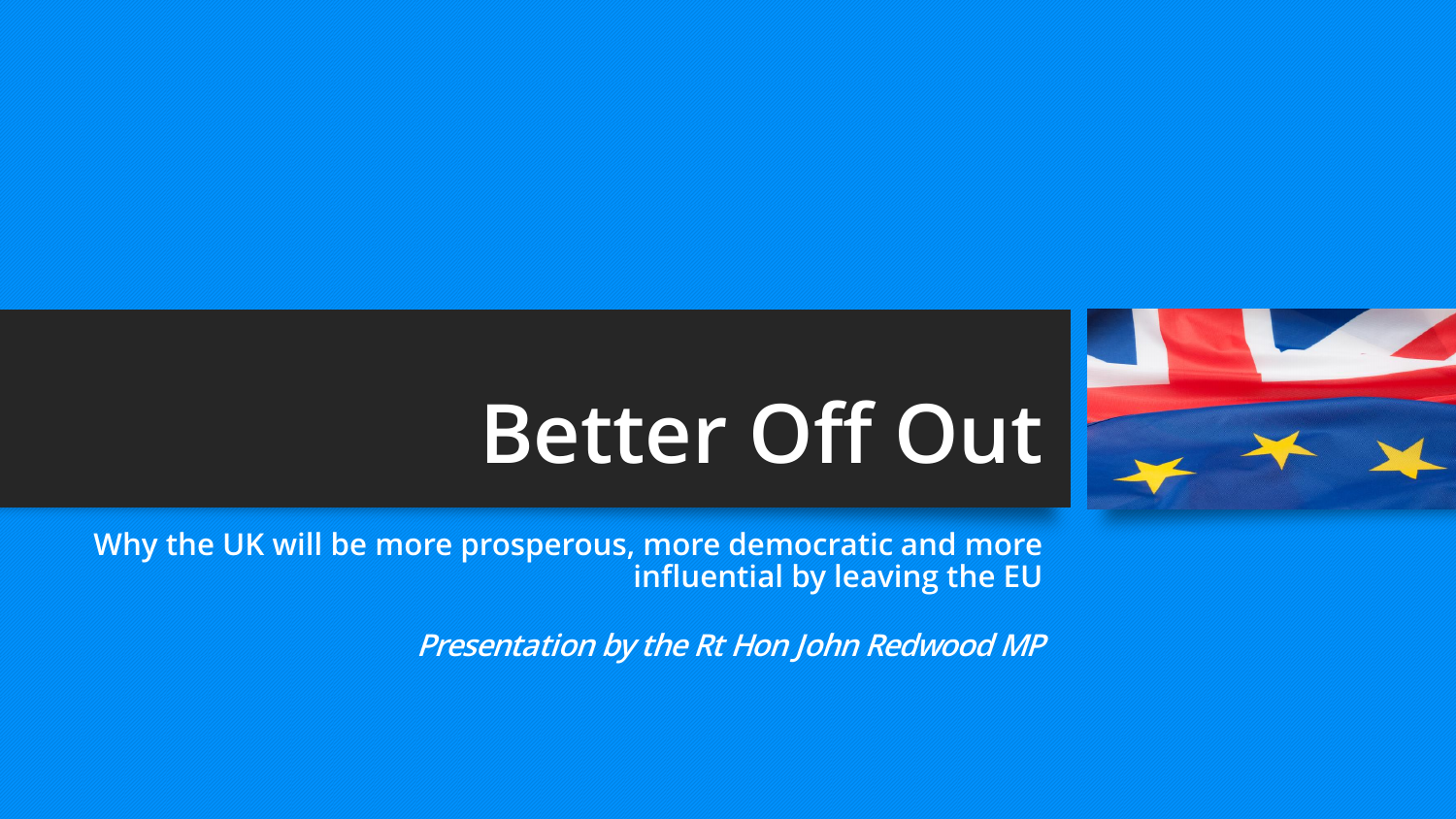#### **Better for Business**



- The UK can negotiate her own free trade agreements with the USA, China, India and other leading countries – after  $4\overline{3}$  years in an EU that failed to do so
- The UK can decide which rules and regulations to impose on all UK internal business and all exports to non EU countries
- The UK will continue to trade with the rest of the EU, and they will not impose additional tariff barriers on their trade with us
- The UK will avoid new and higher taxes on business the Financial Transaction Tax, VAT and Corporation Tax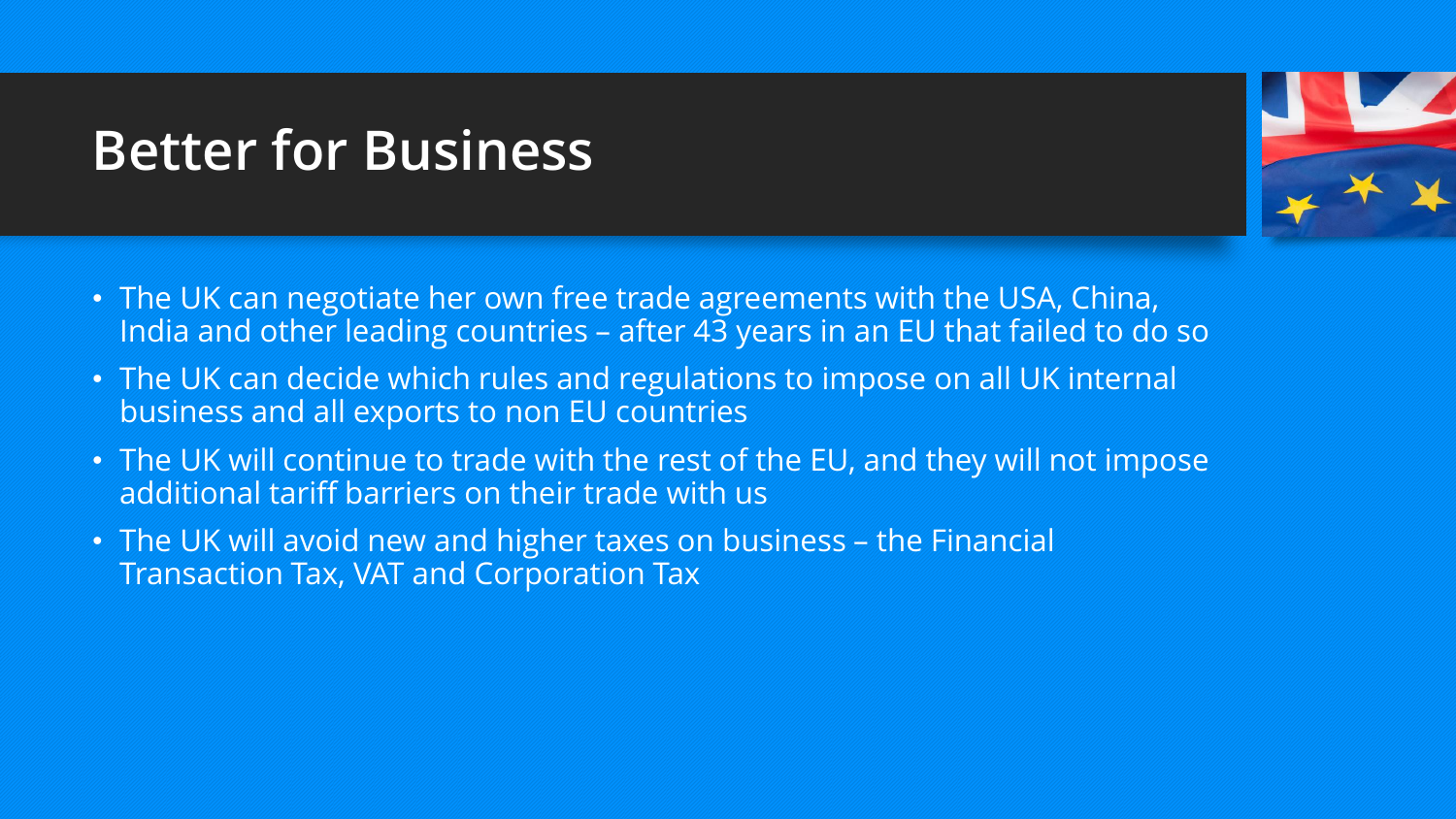# **Better for people**



- The UK can decide whether to enjoy a £300 a year per family tax cut, or to increase public spending as we will save £10 billion on our net contribution to the EU
- The UK government can guarantee all EU payments to farmers, Universities etc. out of the savings from our gross contribution to the EU
- The UK could pursue a cheaper energy policy, taking people out of fuel poverty and aiding the industrial recovery of the UK.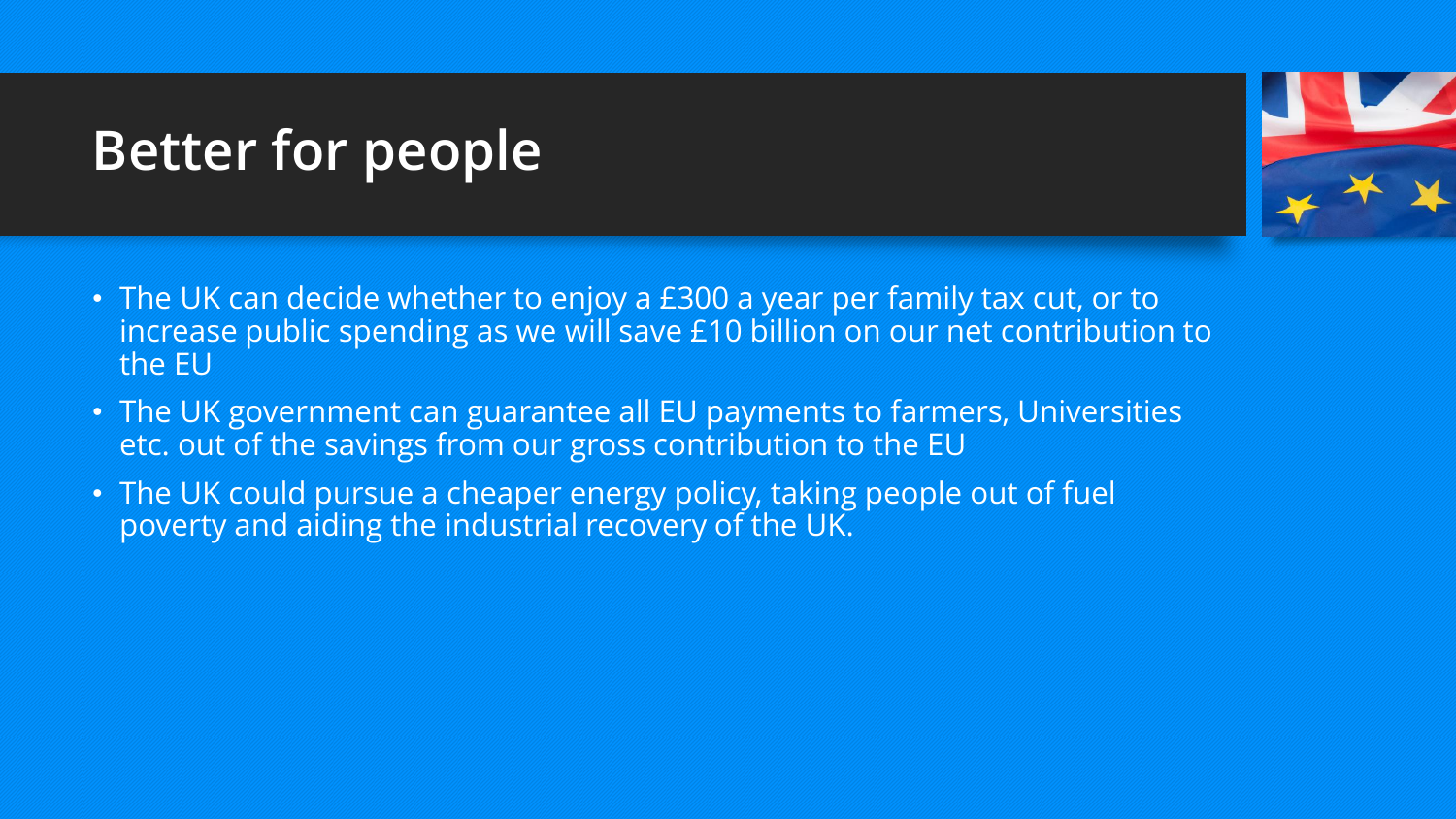## **A richer country**



- On leaving we will be £10 billion a year better off a 0.6% boost to our economy – from the saved net contributions
- The UK balance of payments will also improve by £10 billion in the first year from saving the net contribution
- There will be further economic gains from negotiating free trade agreements elsewhere, which the EU has stopped us doing
- There could be gains to output from simplifying and making regulation more proportionate and risk based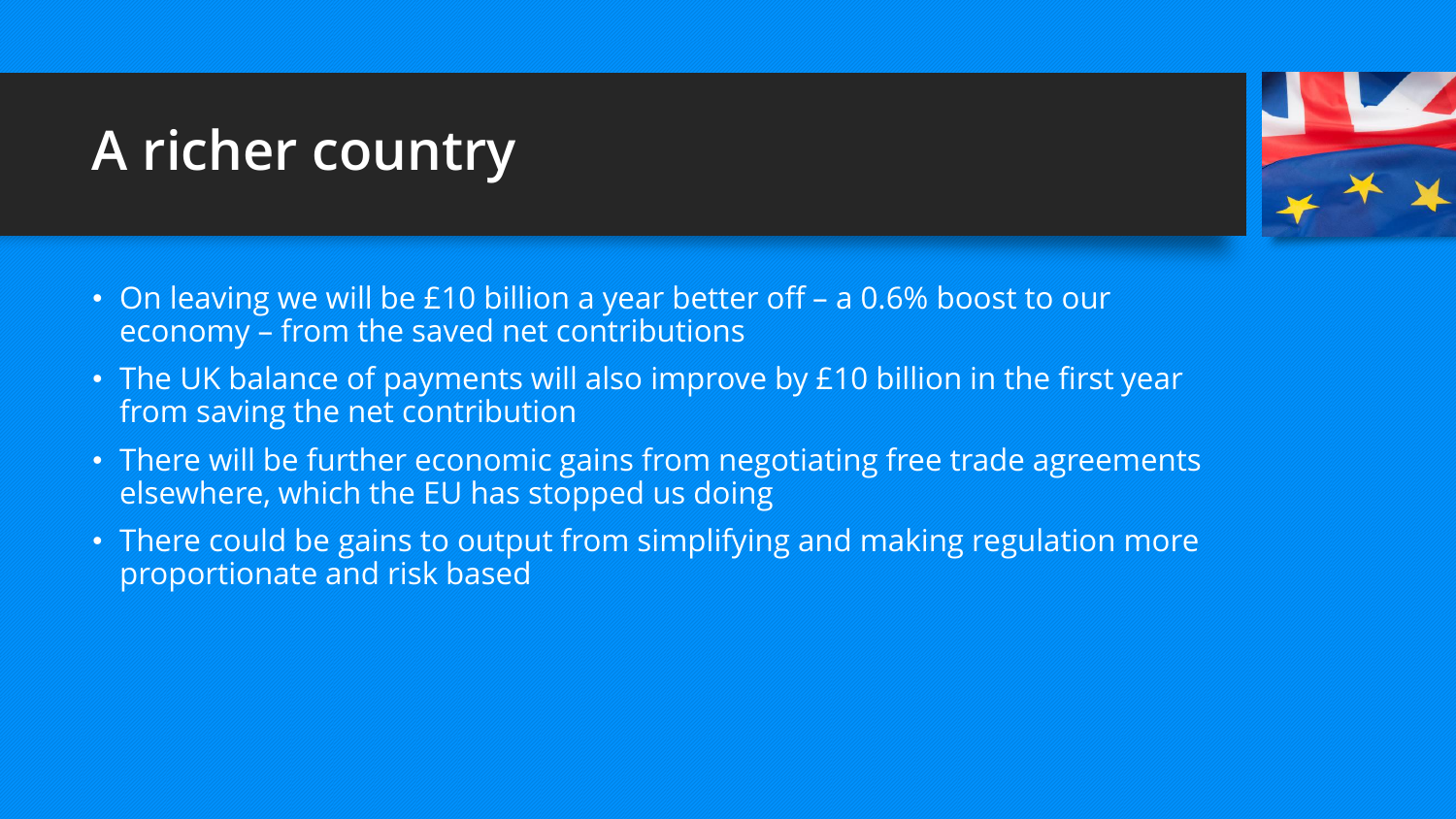## **A more influential country**



- Out of the EU the UK will gain her own seat on the World Trade Organisation and will be free to follow her own approach to freer trade
- The UK will gain seats on major standards bodies which set the world standard which in turn inform EU standards
- The UK will have her own seat and policy at World summits like the Climate Change summits
- The UK will be better treated by France and Germany, who will still want UK support and help for some of their activities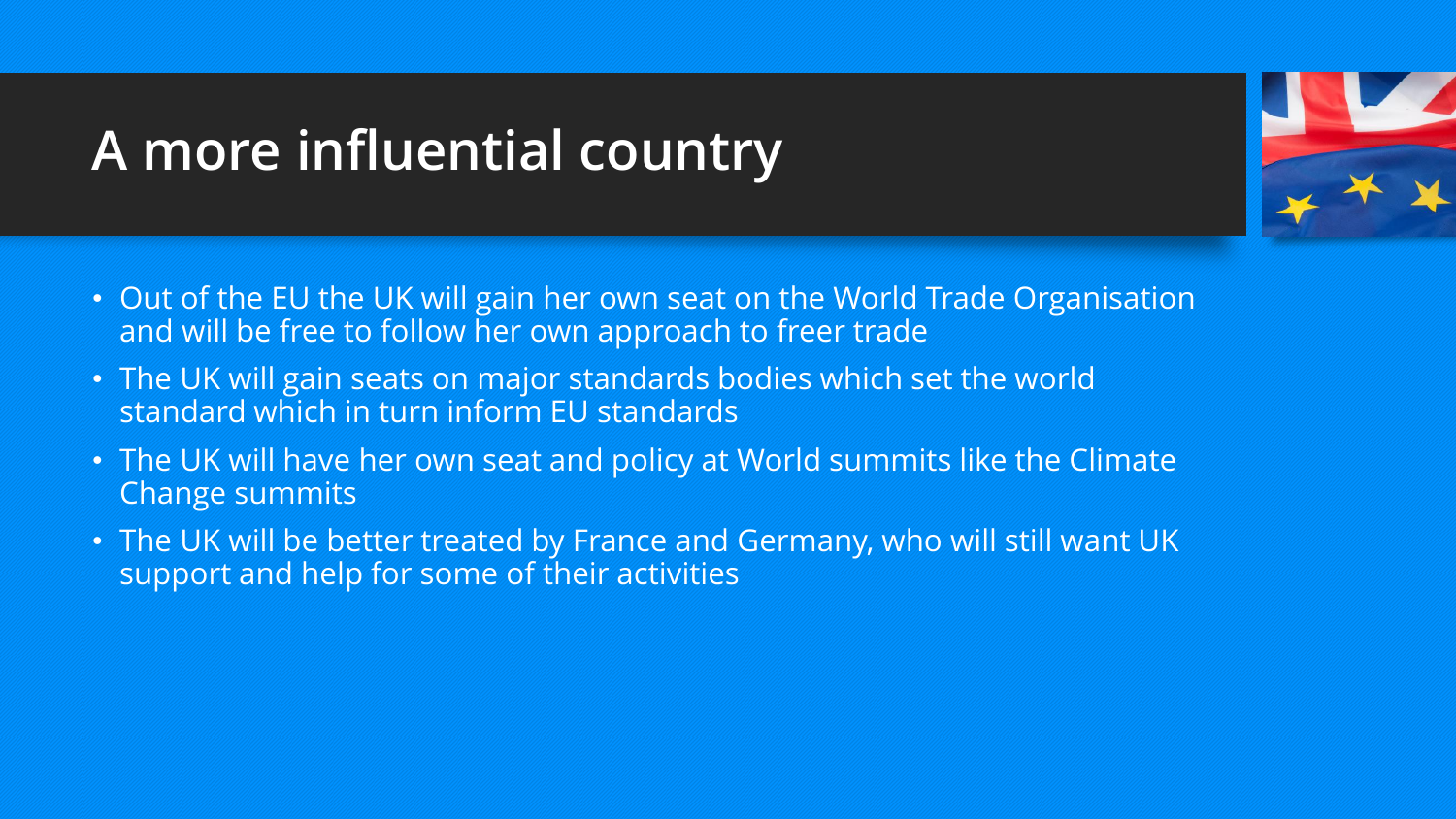#### **A freer more democratic country**

- The UK will be able to make her own decisions through Parliament as guided and informed by UK voters
- The UK will regain control of her own business, environmental, criminal justice and foreign policies amongst others
- Once again we will live in a country where Parliament can change any law it wishes
- The UK people will be sovereign again, able to elect people who do their bidding without the interference or prohibition of EU laws